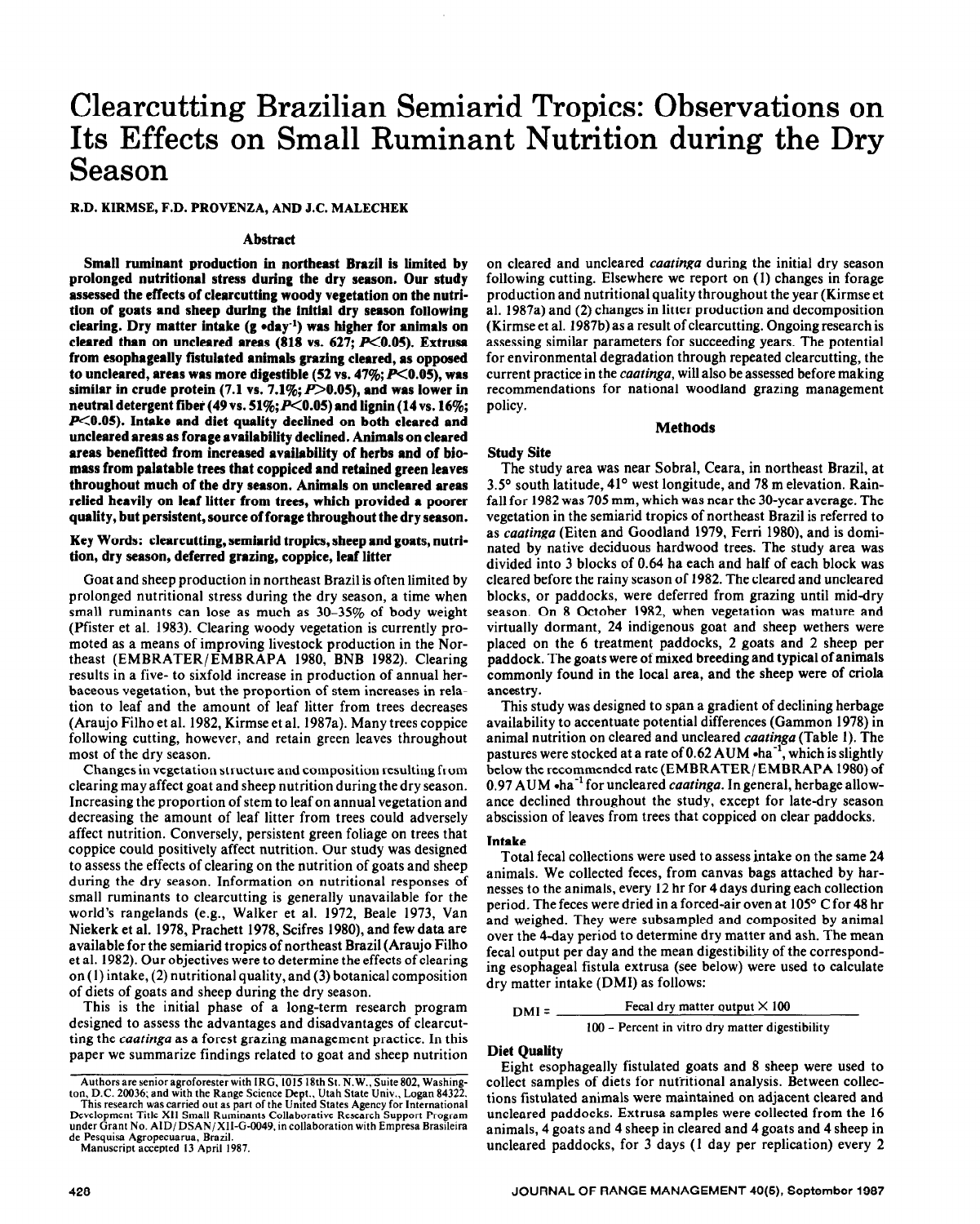Table 1. Herbage allowance and herbage available on cleared (C) and uncleared (UC) *caatinga* at the initiation of four grazing periods during the dry **season.** 

| Grazing period  | Herbage Allowance<br>$AU^{-1}$<br>(kg |       | Tree leaf litter <sup>1</sup><br>$\bullet$ ha <sup>-1</sup><br>(kg |       | $\bullet$ ha <sup>-15</sup><br>Herbaceous (kg) |    |             |     |         |    | Total   |       |
|-----------------|---------------------------------------|-------|--------------------------------------------------------------------|-------|------------------------------------------------|----|-------------|-----|---------|----|---------|-------|
|                 |                                       |       |                                                                    |       | Leaf litter                                    |    | <b>Stem</b> |     | Foliage |    | herbage |       |
|                 |                                       | UС    |                                                                    | UC    |                                                | UC |             | UC  |         | UC |         | UC    |
| Oct. 8-23       | 2.137                                 | 2.476 | 890                                                                | 2.970 | 230                                            | 49 | 1.467       | 170 | 177     | 13 | 2.764   | 3.202 |
| Oct. 24-Nov. 8  | 1.368                                 | 1.994 | 580                                                                | 2.547 | 120                                            | 18 | 1.050       | 13  | 19      | 0  | 1.769   | 2.578 |
| Nov. 9-23       | 1,879                                 | l.563 | .183                                                               | 2.017 | 120                                            |    | 1.127       |     |         | 0  | 2.430   | 2,021 |
| Nov. 24–Dec. 11 | 1.355                                 | .471  | 676                                                                | 1.899 | 36                                             |    | .040        |     |         |    | 1.752   | 1.902 |

'Coppice biomass was measured as leaf litter after abscission (i.e. Nov. 9-23) on cleared areas.

weeks. The early morning collections lasted about 30 min. The sequence of sampling was randomized, but the same group of animals foraged in the same paddock to which they were originally assigned.

Extrusa samples were hand-mixed and composited by species of animal within treatment for each sample period. Samples were air dried at 40' C for 3 days, and analyzed for crude protein (AOAC 1975), in vitro dry matter digestibility (Tilley and Terry 1963), neutral detergent fiber, and lignin (Goering and Van Soest 1970). Unlike extrusa samples collected during the wet season, digestibility and fiber analyses of air-dried samples collected from mature forage during the dry season were not affected by Maillard reactions. Pfister and Burritt (1985) found only a 1% difference in digestibilities between air-dried and freeze-dried samples.

# Botanical Composition of Diets

Extrusa samples were composited by collection period and species of animal, within treatment, and analyzed botanically using a microscope point technique (Harker et al. 1964). Two hundred points were sampled using a binocular microscope set at  $15 \times$ magnification. The percent of diet contributed by each plant species and part was calculated as a percent of recognizable species and parts.

# **Available Forage**

At the beginning of this study on 6 October, and at 2-week intervals corresponding with the extrusa collections, the leaf litter and herbaceous components of the available herbage were sampled. All standing herbaceous vegetation was clipped and all tree and herbaceous leaf litter was collected from 10 quadrats (50  $\times$  60 cm) randomly located within each paddock. On the uncleared paddocks this represented total available herbage as all trees had shed leaves. On the cleared paddocks this did not constitute total available herbage because 6 of the trees *(Auxemma oncocalyx, Caesalpiniapyramidalis, Combretum leprosum, Mimosa caesalpiniaefolia, Bauhinia forficata,* and *Caesalpinia ferrea)* coppiced and retained green foliage. Coppice standing biomass was sampled indirectly when leaves abcissed in November.

## **Weight Response**

The 12 goats and 12 sheep were monitored for body weight change. Each animal was weighed at the onset of the experiment on 8 October and at 2-week intervals. Animals were weighed for the last time on 6 December 1982, 2 weeks after the last fecal collection period. By the last weighing the animals had been on the paddocks a total of 2 mo. The animals were penned overnight (14 hr) without food or water and weighed between 0600 and 0700 hr the following morning.

## **Experimental Design**

The statistical design was a factorial with treatment, cleared and uncleared, and animal type, goat and sheep, as the main effects. The experiment was replicated 3 times, and data were collected at 4 periods corresponding to the increasing levels of pasture use. The focus of our study was to compare cleared and uncleared caatinga and not to compare differences between goats and sheep. Where

**JOURNAL OF RANGE MANAGEMENT 40(5), September 1987** 429

significant ( $P<0.05$ ) differences exist between goats and sheep, they are discussed in the text. An LSD is presented on figures only when the F test in the analysis of variance was significant ( $P<0.05$ ).

# **Results and Discussion**

#### **Intake**

The amount of forage that sheep and goats consumed declined as weeks of grazing increased (Fig. 1). Clearing significantly  $(K<sub>0.05</sub>)$  reduced the decline in intake but did not alter the general trend. Others have reported decreases in intake with increasing levels of utilization (Handl and Rittenhouse 1972, Vavra et al. 1973, Malechek et al. 1978). Arnold (1970) suggested that the



**Fig. 1.** *Dry matter intake of goats and sheep grazing on cleared and uncleared* caatinga *under increasing levels of pasture use during the dry season, 1982.* 

decreasing rates of intake associated with declining forage supplies may be caused by animals spending a proportionately greater amount of time searching for favored plant species and parts that are increasingly hard to find. A decline in nutritional quality of forage at higher levels of utilization may also reduce intake as it influences the rate of passage (Van Soest 1982).

# **Diet Quality**

# *Digestibility*

Digestibilities decreased as weeks of grazing increased (Fig. 2) possibly because animals were forced to consume plant species and parts that were previously rejected when forage was abundant. As pasture use increased, animals on cleared paddocks maintained diets that were significantly ( $P<0.05$ ) more digestible than those on the uncleared paddocks. The greater amounts of herbaceous forage and green coppice (see below) probably accounted for the higher digestibilities of diets consumed by animals grazing on cleared paddocks.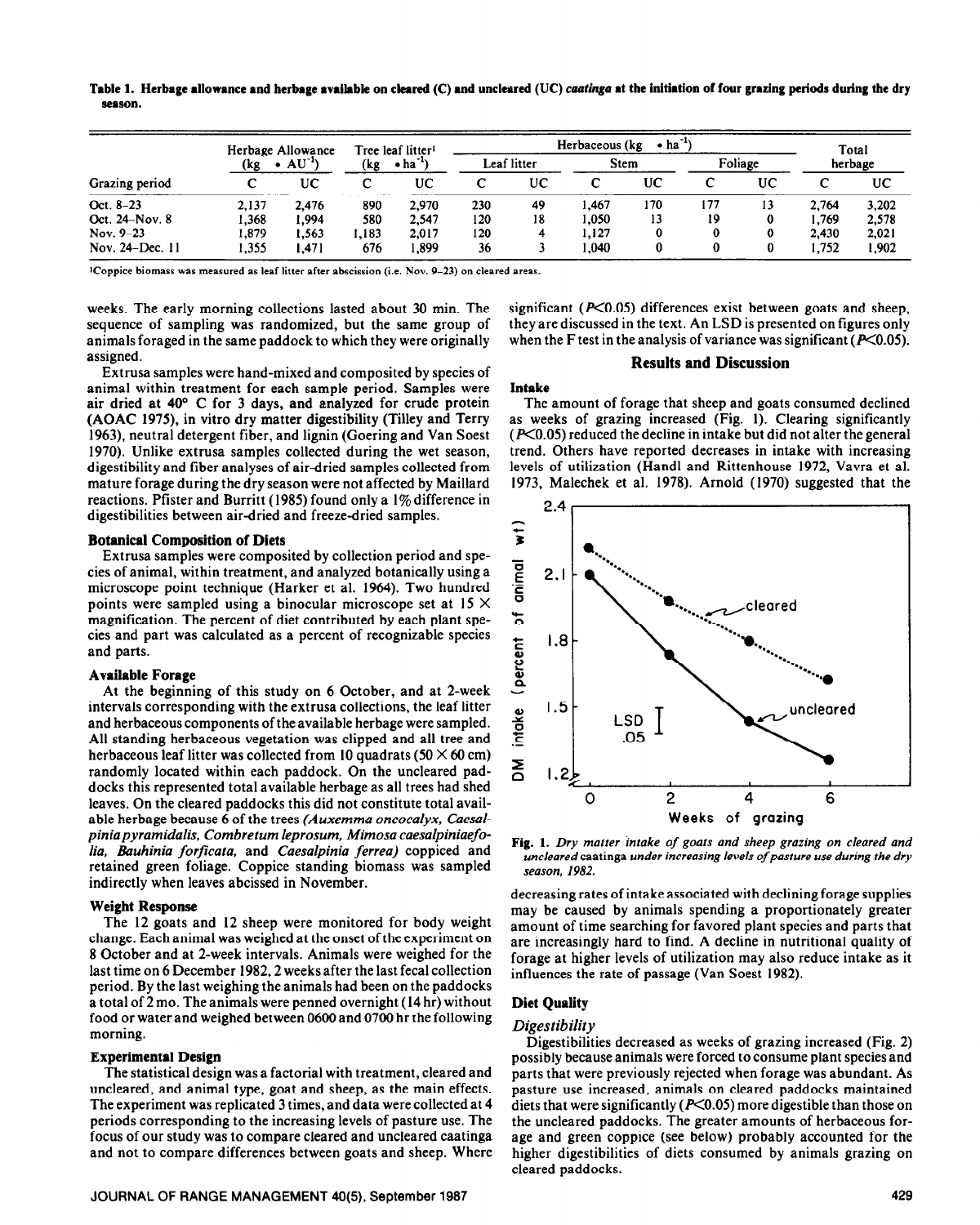

**Fig. 2.** *In vitro dry matter digestibility of the diets of goats and sheep grazing on cleared and uncleared* caatinga *under increasing levels of pasture using during the dry season, 1982.* 

# *Neutral Detergent Fiber and Lignin*

Neutral detergent fiber (NDF) increased after the first 2 weeks of grazing and then stabilized (Fig. 3). There was a general tendency for lower fiber levels in the diets of animals grazing cleared paddocks, and overall this difference was significant ( $P<0.05$ ). Goats generally had diets higher in NDF  $(P<0.05)$  than sheep. The animal species by treatment interaction was also significant  $(P<0.05)$  because sheep consumed diets lower in fiber on cleared areas while goats consumed diets similar in fiber on cleared and uncleared areas.

The lignin contents of the diets generally increased as available



**Fig. 3.** *Neutral detergent fiier (NDF') in the diets of goats and sheep*  grazing on cleared and uncleared caatinga under increasing levels of *pasture use during the dry season, 1982.* 

forage decreased, but there was an initial decrease in lignin in diets of animals on cleared paddocks (Fig. 4). The lower lignin levels were possibly related to the reduced amount of tree foliage and increased amounts of herbaceous material at that time (see below).



**Fig. 4.** *L.ignin concentrations in the diets of goats and sheep grazing on cleared and uncleared* caatinga *under increasing levels of pasture use during the dry season, 1982.* 

The increase in cell wall in diets of goats and sheep grazing on cleared and uncleared paddocks over the first 2 weeks of grazing corresponds with decreasing levels of forage intake. There is evidence that the cell wall fraction of plant tissue is the principal physical factor controlling rates of digestion and intake (McCammon-Feldman 1980, Owen-Smith 1982, Minson 1982). However, dry matter intake continued to decrease with decreasing herbage availability while cell wall content leveled off and the relationship between NDF and intake dropped on cleared ( $r^2$ =0.59) and uncleared  $(r^2=0.69)$  areas. This apparent anomaly can be explained by the low concentrations of crude protein in the diets at higher levels of pasture use.

# *Crude Protein*

Levels of crude protein in the diets of sheep and goats tended to be higher on cleared than uncleared paddocks initially, but after 2 weeks of grazing this trend was reversed (Fig. 5). The availability of green foliage from preferred trees that coppiced probably accounted for the initial trend toward higher levels of crude protein in diets of animals on cleared paddocks. We found a similar, although statistically significant, trend in a separate study (Kirmse et al. 1987a). Fiber plays a major role in limiting intake when protein levels are adequate (Minson 1982), but protein levels lower than 6-8% limit intake (Van Soest 1982). Crude protein levels dropped steadily as weeks of grazing increased, and the pattern of decline was not significantly  $(P>0.05)$  influenced by clearing. Apparently, disappearance of forage caused by grazing, in combination with the natural degradation associated with maturity and decomposition, lead to lower crude protein concentrations in the diets.

In contrast to Pfister's (1983) findings, our data suggest that protein may limit utilization of dry season forages by goats and sheep. Differences in yearly rainfall patterns may account for this incongruity. In August, 1981, the year of Pfister's study, a dry season rain stimulated most woody plants to leaf-out. There was no dry season rain during our study in 1982. These different conclusions may also be caused by differences in project design. In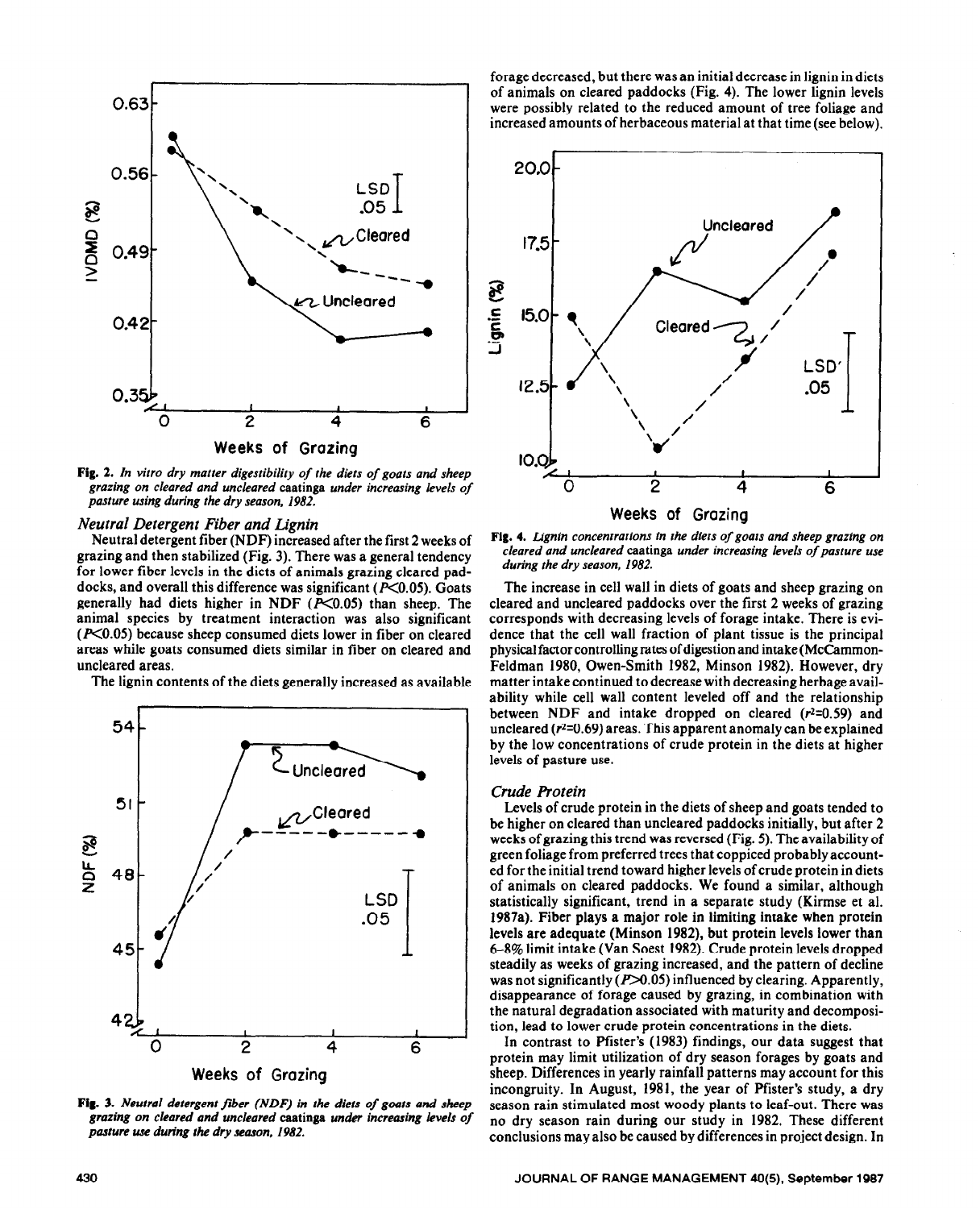

**Fig. 5.** *Crude protein concentrations in the diets of goats and sheep on cleared and uncleared* caatinga *under increasing levels of pasture use during the dry season, 1982.* 

our study the animals' ability to select for high protein diets may have been compromised by small, relatively homogeneous paddocks and by heavier levels of use. In contrast, Pfister's study was conducted on a larger, more heterogeneous area that may have allowed the animals a greater opportunity for selective grazing. If protein does limit use of these feeds, more efficient utilization may require supplementation to facilitate rumen function (Morris 1958 and 1966, Van Gylswyk 1970, Minson 1982).

## **Botanical Composition of Diets**

Sheep and goats increased consumption of leaf litter from tree species on uncleared paddocks after the first 2 weeks of grazing (Fig. 6). Although consumption of leaf litter caused diet quality to decline, tree leaf litter provided an important source of dry season forage. Other researchers have also found tree leaf litter an important source of dry season forage (Hunt 1954, Dougall and Bogden 1958, Wilson et al. 1975, McArthur and Harrington 1978, Pfister 1983).

The major contrast between the 2 treatments was the initial selection for high levels (20% of diet) of green foliage from trees that coppiced in cleared areas. After 2 weeks of grazing, however, sheep discontinued use of this green forage while goats continued use at a moderate level. Reduced consumption of green foliage from trees that coppiced was probably caused by reduced availability of preferred species. The persistent green foliage used most by goats and sheep was from *Mimosa caesalpiniaefolia, Bauhinia forficata,* and *Caesalpinia ferrea. The* remaining green foliage on cleared paddocks was from *Auxemma oncocalyx, Caesalpinia pyramidalis,* and *Cobretum leprosum,* species of lower palatability.

The increase in leaf litter in the diets on both cleared and uncleared treatments corresponded with a decline in the amount of herbaceous foliage in the diets and a decreasing abundance of herbaceous vegetation. Herbaceous stem was an important component of the diet throughout the study. Although there was a sixfold increase in production of herbaceous stem on cleared areas, only 28% of the stems were utilized and there was no significant difference  $(P>0.05)$  in the amount of stem consumed on cleared and uncleared caatinga. This is probably because of the corres-



**Fig. 6.** *Plant parts in the diets of goats and sheep grazing on cleared and uncleared* caatinga *under increasing levels ofpasrure use during the dry season, 1982.* 

ponding fivefold increase in diameter of stems on the cleared area compared to those on uncleared areas (Kirmse et al. 1987a). Leaf litter from trees on uncleared areas was the primary forage source, and it gradually declined as it was eaten by goats and sheep. This component of the available biomass increased during the fourth week of grazing on cleared paddocks because trees that coppiced shed their leaves (Table 1).

#### **Weight Response**

Diet quality and intake generally declined as pasture use increased. We attribute this trend to a declining forage supply and